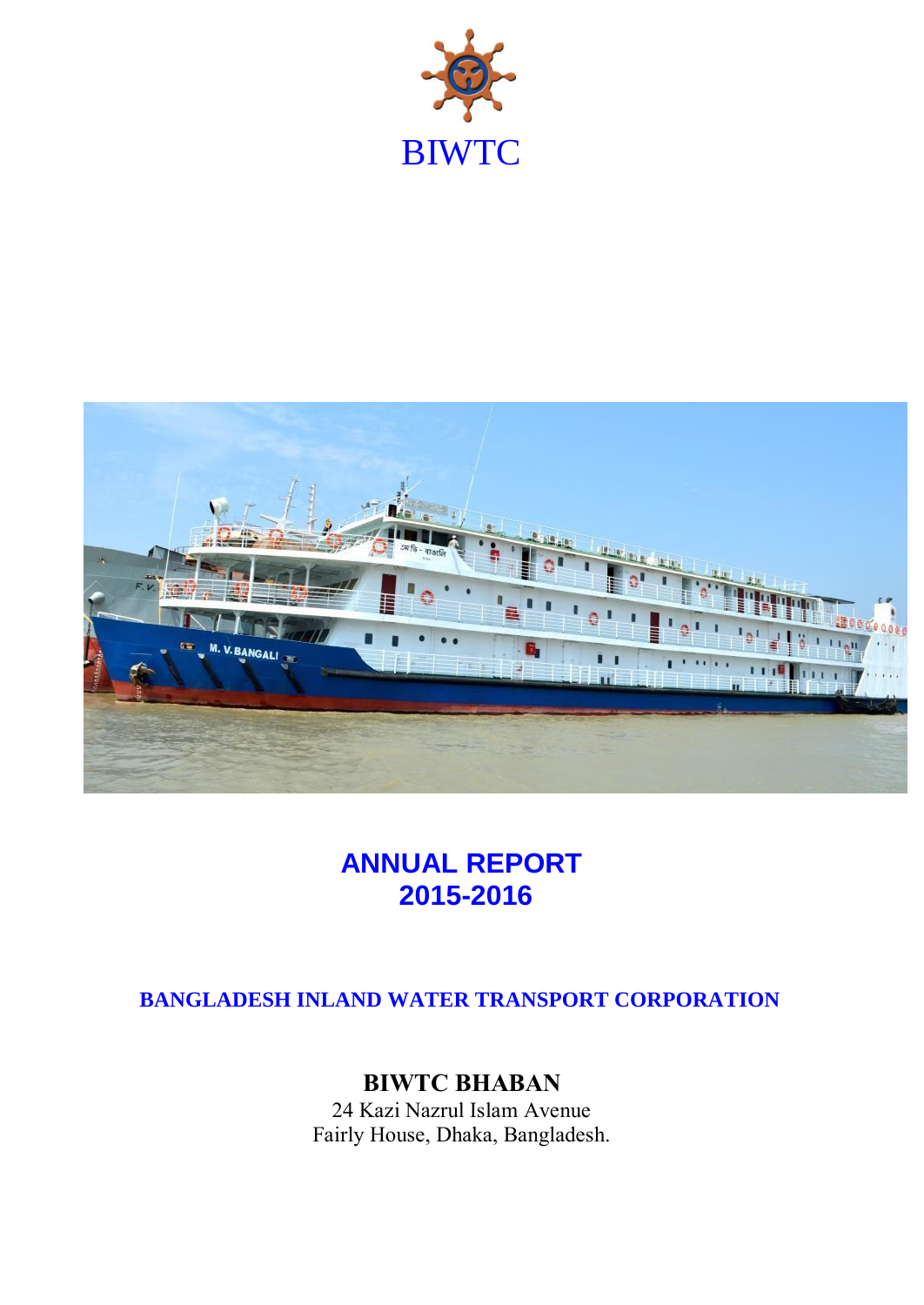



# **ANNUAL REPORT 2015-2016**

**BANGLADESH INLAND WATER TRANSPORT CORPORATION**

.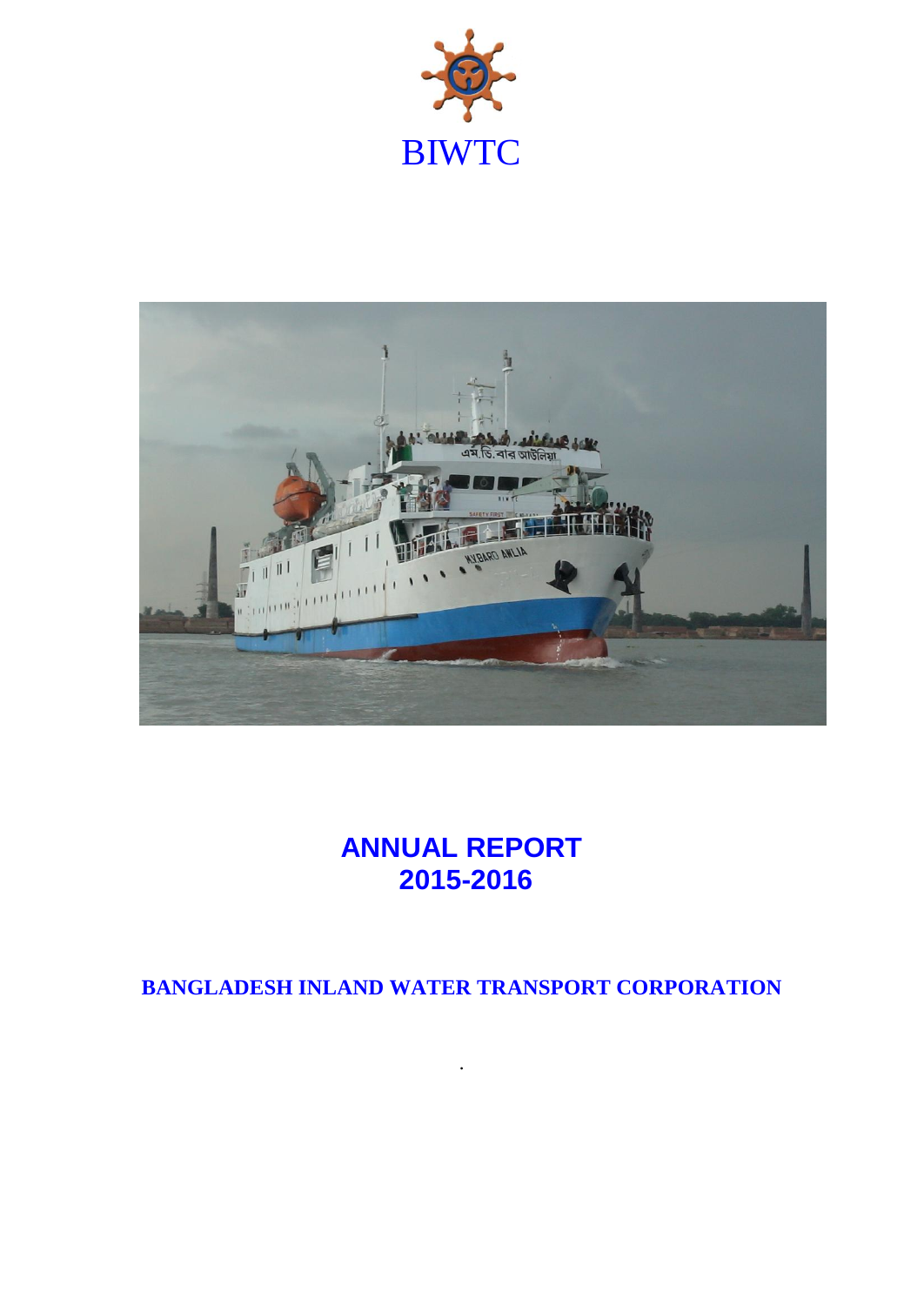



*BIWTC had been playing a vital role in the socio-economic development efforts of the nation by carrying passengers, cargo and vehicles in the IWT sector of the country. Moreover as part of its public service obligations it is rendering services as per Government's directives by connecting the offshore islands in the Bay of Bengal with the mainland of the country.*

*It may be mentioned here that Total manpower of BIWTC was 2643 as on 31- 12-2017 and made a net profit of Tk. 62.27crore in financial year 2013-2014 , Tk. 57.29 crore in financial year 2014-2015.Tk 46.66 crore in financial year 2015-2016 and Tk. 27.24 crore in financial year 2016-2017 Strong determination, sincerity and pragmatic policies of the present management improved both administrative and financial performance of the corporation substantially.* 

*Publication of Annual Report is undoubtedly a delicate task. I take this opportunity of congratulating the officials who were engaged in publishing this informative annual report of BIWTC for the year ended 30th June 2015. The report reveals a complete picture of the activities of BIWTC including financial health of the corporation.*

*I hope, this publication will go a long way in depicting a clear profile of the organization and help make the Nation familiar with its activities and achievements, once again.*

*(Mohammad Mafizul Haque CHAIRMAN*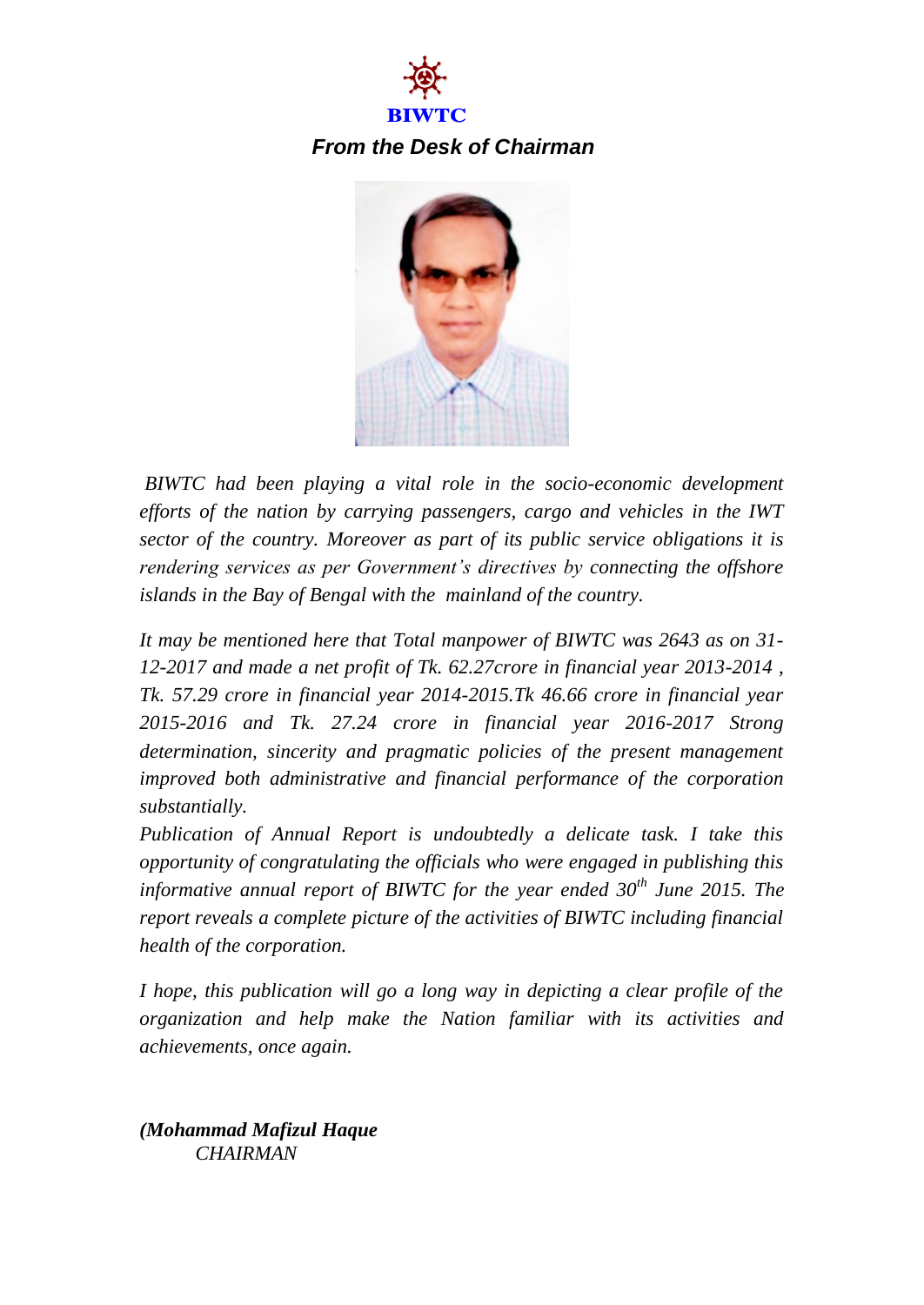



Chairman





Director (Admin) Director (Technical)



Director (Finance)



Director (Commerce)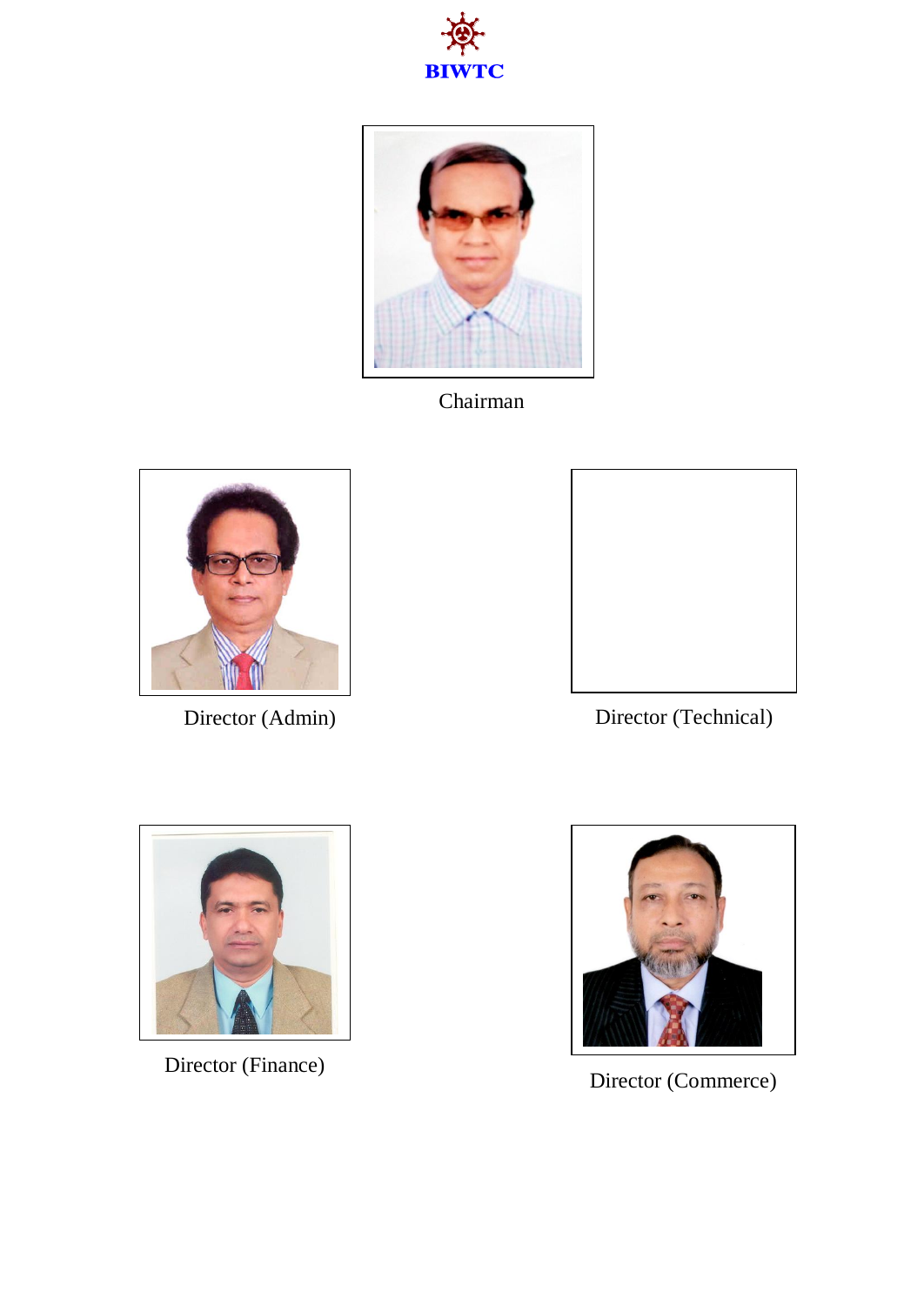#### *From the Desk of Director (Finance), BIWTC*



*At the time of formation of BIWTC though it owned 608 number of different type of vessels but most of them were age old and in a very dilapidated condition and also inherited an accumulated loss of Tk. 3.27 crore.* 

*BIWTC started its integrated journey on 1st July 1974 and continued to discharge the gigantic task of upkeeping the communications system when there was no private sector in the River Transport and at the same* 

*time Road & Railway systems were also in damaged condition.* 

*Due to the poor condition of vessels and ever increasing operational costs though BIWTC was always on operational porfit but could not make net profit before 1995-96 when it earned a net profit of Tk. 1.51 crore followed by Tk. 9.02 crore and Tk. 7.17 crore during 1996-97 and 1997- 98 respectively. But the country's very essential and vital project Bangabandhu Jamuna Multipurpose Bridge (BJMB) was opened on 23.06.1998 and most of the North Bengal bound coaches and light vehicles were diverted from BIWTC ferry system to the bridge resulting a revenue loss to the tune of Tk. 18.00 crore annually and BIWTC again became a loss making organisation during 1998-99 and 1999-2000. Misfortune never comes alone, the increase in fuel price by 22% w.e.f. 16.08.2000, increased the operational expenditure to a great extent. BIWTC employees and officers rose to the occasion and made a determination to make the organisation a profitable one. By taking steps like chartering of idle vessels, quick renovation of revenue generating vessels and reduction of costs in all possible areas, BIWTC by the grace of Almighty Allah has again been turn into a net porfitable organisation from FY 2000-2001*

*In the financial 2014-2015 and 2015-2016 BIWTC earned net profit of 57.29 and 46.66 crore respectively.*

*Now BIWTC is a profit making organisation in the Government sector which is required for public interest.*

*(SHAHEENOOR BHUIYAN) DIRECTOR (FINANCE)*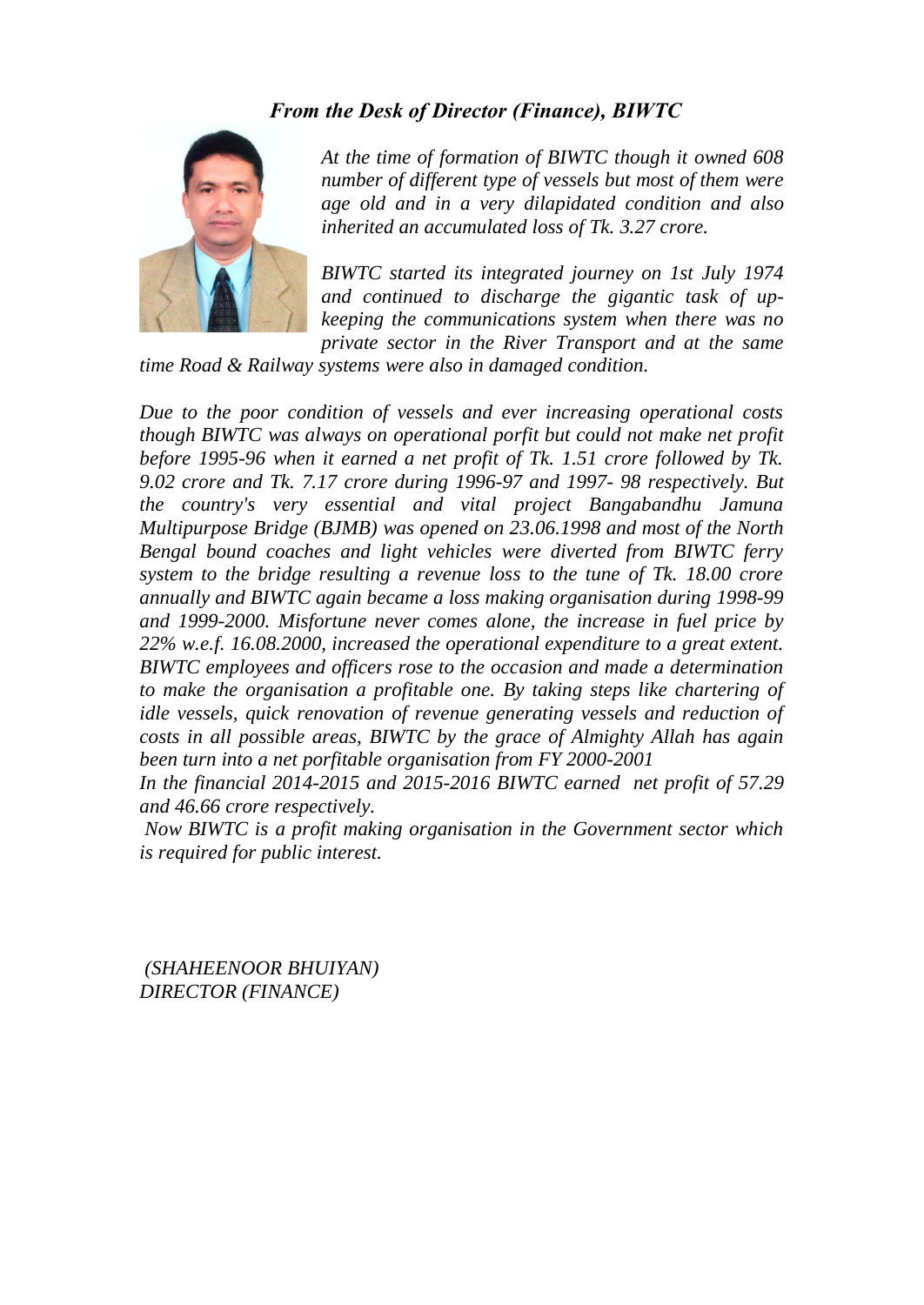### *NOTES OF ACCOUNTS*



*When the road transportation was almost destroyed and disrupted during the Liberation war, to keep the economy stable and as a matter of coverage of the transportation system, the Govt. felt it necessity to establish a Public Obligatory Commercial Organisation and thus Bangladesh Inland Water Transport Corporation (BIWTC) came into being under the P.O. 28 of 1972. The main function of BIWTC are to provide safe and secured transport services for carriage of passenger, vehicle and cargo through the Inland and Coastal water routes of the country and also inter country between India and Bangladesh .*

*From the beginning BIWTC have been keeping and maintaining its books of accounts in a complete and systematic manner. BIWTC's Accounts have been computerized since long. The accounts of the Corporation are prepared on going concern basis under the historical cost convention based on generally accepted accounting principles. Yearly Profit & Loss Accounts and Balance Sheet are prepared as usual on the above basis. Besides these, monthly Route-wise, Vessel-wise and Unit-wise Earnings and Expenditure are also being prepared for management information.*

*BIWTC earns through its operational services as well as investment surplus funds in fixed deposit accounts and also other miscellaneous sources. BIWTC earned a net profit of Tk. 62.27 crore during 2013-2014 and Tk. 57.29 crore during the FY 2014- 2015 and Tk.46.66 crore during 2015-2016. The net profit would have been much more if had there been full reimbursement of loss incurred by the Corporation in maintaining passenger services in uneconomic routes in coastal and off-shore islands as Public Service Obligation (PSO). Though there is a decision to reimburse the loss incurred by the Corporation in maintaining the above services from the Govt. revenue budget as subsidy but only a lump-sum amount of Tk.50.00 lac is being paid annually. A total amount of Tk.208.77 crore has been lying outstanding under the head Subsidy Receivable from the Govt. Fo`r transparency in accounts, this amounts has been shown once as asset under the head "Subsidy Receivable Account" and again the same amount has been shown as liability under the head "Income Suspense Subsidy" in the Balance Sheet.*

*(MD. NURUL HUDA) General Manager (Accounts)*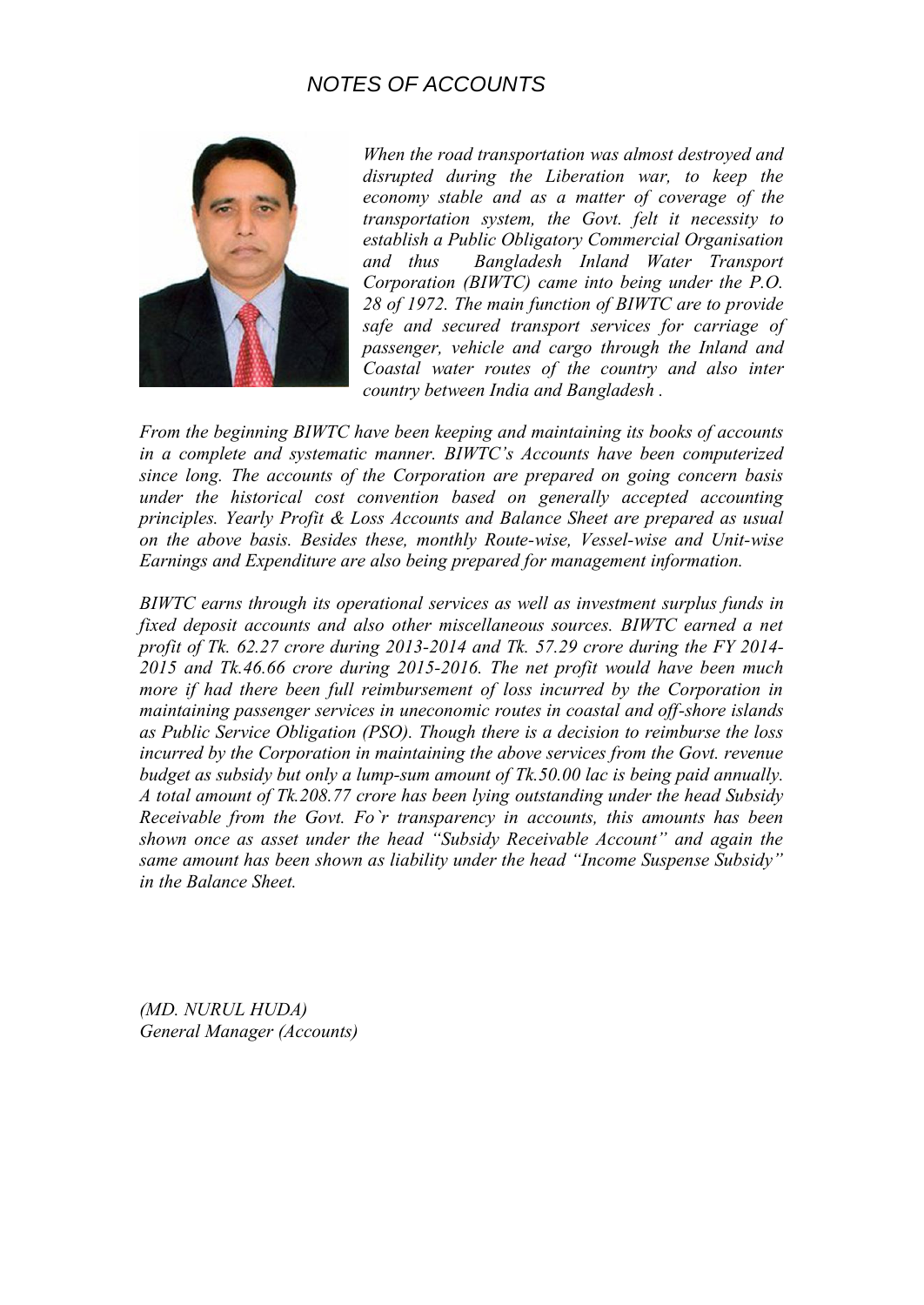#### Bangladesh Inland Water Transport Corporation ( An Inland Shipping Organisation )

#### Balance Sheet From 2011-2012 to 2015-2016

#### **Figure in Lac**

| SL.NO. | <b>Particulars</b>                             | $2011 -$<br>2012 | $2012 -$<br>2013 | $2013 -$<br>2014 | $2014 -$<br>2015 | $2015 -$<br>2016 |
|--------|------------------------------------------------|------------------|------------------|------------------|------------------|------------------|
|        |                                                | (Audited)        | (Audited)        | (Audited)        | (Audited)        | (Audited)        |
| 1.     | <b>Application of Funds</b>                    |                  |                  |                  |                  |                  |
|        | Fixed Assets-at cost less Dep.                 | 51455.49         | 53267.29         | 58908.03         | 65618.31         | 71332.21         |
|        | Capital work in Progress                       | 4091.69          | 5933.04          | 7864.55          | 13569.29         | 16417.12         |
|        | Investment against Employees Gratuity          |                  |                  |                  |                  |                  |
|        | Fund                                           | 6757.13          | 7495.04          | 8462.21          | 18422.17         | 21036.71         |
|        | Subsidy Receivable Account                     | 16845.22         | 18069.92         | 18964.86         | 19978.59         | 20876.89         |
|        |                                                | 79149.53         | 84765.29         | 94199.65         | 117588.36        | 129662.93        |
| 2.     | <b>CURRENT ASSETS:</b>                         |                  |                  |                  |                  |                  |
|        | <b>Stock and Stores</b>                        | 4114.30          | 4042.27          | 3812.58          | 3762.40          | 3837.67          |
|        | <b>Sundry Debtors less Provision</b>           | 3081.39          | 3407.59          | 3530.96          | 2963.37          | 3101.94          |
|        | Advance, Deposits and                          |                  |                  |                  |                  |                  |
|        | Prepayments                                    | 3634.18          | 4163.85          | 3558.28          | 3065.23          | 3112.29          |
|        | Investments                                    | 29221.58         | 32170.65         | 35209.59         | 30385.18         | 30795.56         |
|        | Cash and Bank Balance                          | 1397.82          | 2323.23          | 4304.47          | 3524.07          | 5578.65          |
|        |                                                | 41449.27         | 46107.59         | 50415.88         | 43700.25         | 46426.11         |
|        |                                                |                  |                  |                  |                  |                  |
| 3.     | Less: CURRENT LIABILITIES:                     |                  |                  |                  |                  |                  |
|        | Accrued Interest on Local Loan                 | 8220.23          | 8626.91          | 9095.35          | 9855.49          | 10965.86         |
|        | Accrued Interest on Foreign Loan               | 11131.33         | 11604.69         | 12039.00         | 12425.99         | 12779.74         |
|        | Expenses                                       | 4200.54          | 3207.96          | 2341.51          | 2180.04          | 2089.86          |
|        | <b>Capital Expenses</b>                        | 7.25             | 7.20             | 7.20             | 7.20             | 7.20             |
|        | Deposit and Advance                            | 2105.89          | 2852.80          | 2414.07          | 2346.15          | 2157.80          |
|        | <b>Other Finance</b>                           | 857.85           | 1082.71          | 2044.49          | 1697.49          | 1249.72          |
|        |                                                | 26523.09         | 27382.27         | 27941.62         | 28512.36         | 29250.18         |
| 4.     | Working Capital (2-3)                          | 14926.18         | 18725.32         | 22474.26         | 15187.89         | 17175.93         |
|        | <b>Total Application of Funds (</b><br>$1 + 4$ |                  |                  |                  |                  |                  |
|        |                                                | 94075.71         | 103490.61        | 116673.91        | 132776.25        | 146838.86        |
|        |                                                |                  |                  |                  |                  |                  |
|        |                                                |                  |                  |                  |                  |                  |
|        |                                                |                  |                  |                  |                  |                  |
| 5.     | Sources of Finance:                            |                  |                  |                  |                  |                  |

| 5. | Sources of Finance: |  |  |
|----|---------------------|--|--|
|    |                     |  |  |

|    | Total Sources of Finance: (5-6)       | 94075.71 | 103490.61   | 116673.91 | 132776.25   | 146838.86   |
|----|---------------------------------------|----------|-------------|-----------|-------------|-------------|
| 6. | <b>Less: Loss Carried Forward</b>     | 13848.12 | $-19469.49$ | -25704.78 | $-22706.67$ | $-26306.12$ |
|    |                                       | 80227.59 | 84021.12    | 90969.13  | 110069.58   | 120532.74   |
|    | Income Suspense-Subsidy               | 16845.22 | 18069.92    | 18964.86  | 19978.59    | 20876.89    |
|    | Lease Money                           | 219.91   | 214.34      | 207.62    | 202.04      | 196.47      |
|    | <b>Pre-liberation Account</b>         | 10.10    | 10.10       | 10.10     | 10.10       | 10.10       |
|    | <b>BIWTC Employee's Gratuity Fund</b> | 6757.13  | 7495.04     | 8450.85   | 18422.17    | 21036.71    |
|    | Disinvestment Fund                    | 3510.22  | 4158.12     | 4775.53   | 5314.06     | 5851.81     |
|    | <b>Depreciation Fund</b>              | 2687.24  | 3228.85     | 3759.49   | 4249.13     | 4746.97     |
|    | Loans                                 | 17207.56 | 17578.91    | 20904.19  | 27681.19    | 33360.19    |
|    | Insurance Fund                        | 2661.53  | 2958.17     | 3267.96   | 3549.14     | 3808.36     |
|    | <b>Reserve and Surplus</b>            | 18301.79 | 18280.78    | 18601.64  | 18636.27    | 18618.35    |
|    | Capital                               | 12026.89 | 12026.89    | 12026.89  | 12026.89    | 12026.89    |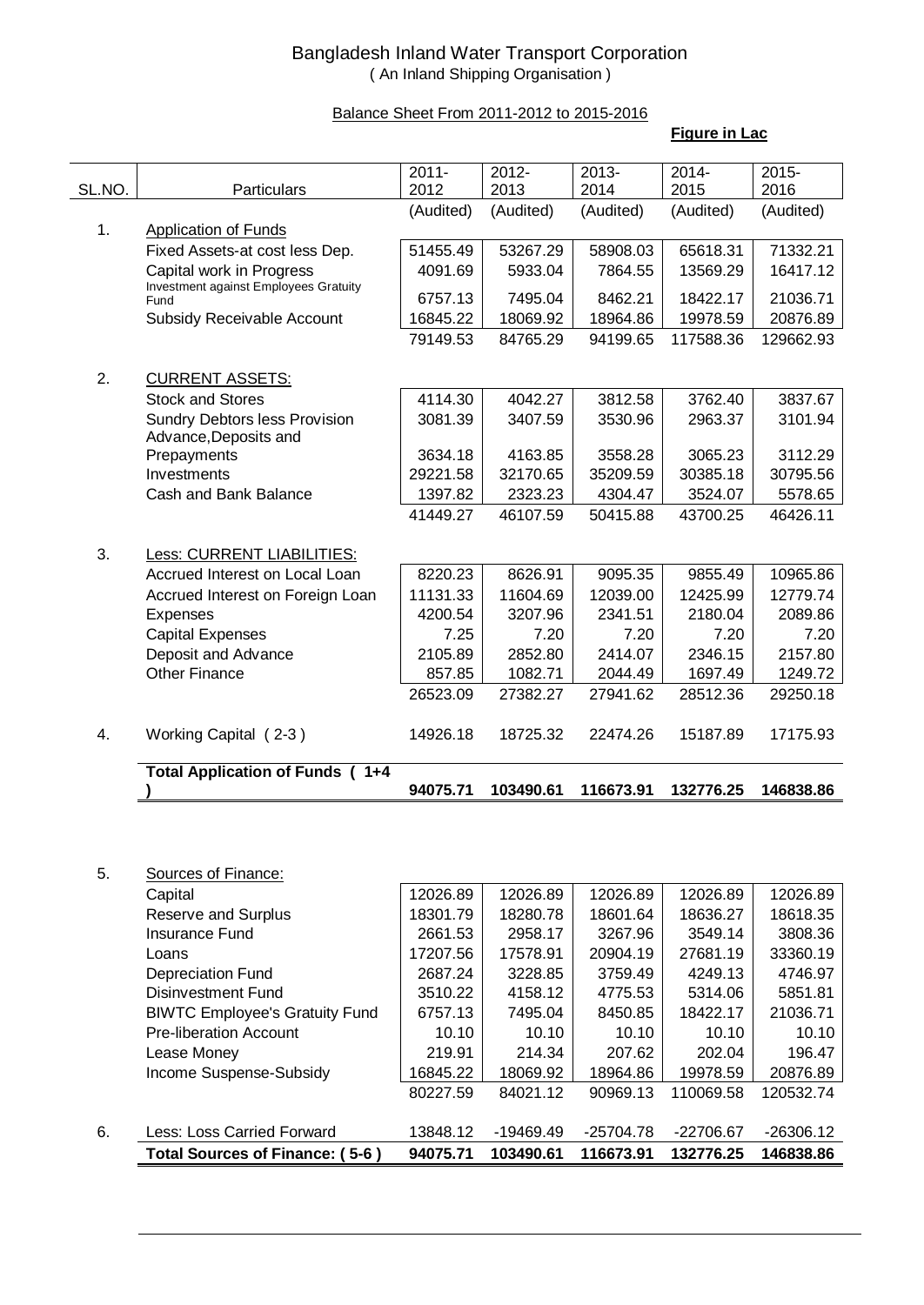#### *Bangladesh Inland Water Transport Corporation ( An Inland Shipping Organisation )*

#### *Profit & Loss A/C.From 2010-2011 to 2014-2015*

|                          |                                            |           |           | (Fig.in Lac.Taka) |           |           |
|--------------------------|--------------------------------------------|-----------|-----------|-------------------|-----------|-----------|
|                          |                                            | $2011 -$  | $2012 -$  | $2013 -$          | $2014 -$  | $2015 -$  |
| SL.NO.                   | <b>Head of Accounts</b>                    | 2012      | 2013      | 2014              | 2015      | 2016      |
|                          | <b>Traffic Earnings:-</b>                  | (Audited) | (Audited) | (Audited)         | (Audited) | (Audited) |
| 1                        | Passenger Service                          | 1033.21   | 1333.94   | 1440.86           | 1465.17   | 1285.97   |
|                          | <b>Ferry Service</b>                       | 18514.63  | 22031.06  | 24309.13          | 28463.40  | 32338.26  |
|                          | Cargo Service                              | 787.98    | 869.84    | 735.60            | 283.09    | 160.47    |
|                          | Sub-Total                                  | 20335.82  | 24234.84  | 26485.59          | 30211.66  | 33784.70  |
| $\overline{c}$           | Misc.Income                                |           |           |                   |           |           |
|                          | <b>Others</b>                              | 642.22    | 774.28    | 926.86            | 932.37    | 666.96    |
|                          | Income on Investment                       | 1990.41   | 2211.26   | 2322.88           | 1528.07   | 1344.06   |
|                          | Sub-Total                                  | 2632.63   | 2985.54   | 3249.74           | 2460.44   | 2011.02   |
| 3                        | Total Earnings (1+2)                       | 22968.45  | 27220.38  | 29735.33          | 32672.10  | 35795.72  |
|                          |                                            |           |           |                   |           |           |
|                          | Expenditure                                |           |           |                   |           |           |
| $\overline{\mathcal{A}}$ | <b>Direct Fleet Expenses</b>               | 14174.17  | 15148.12  | 16503.72          | 18781.54  | 20591.36  |
|                          |                                            |           |           |                   |           |           |
| 5                        | <b>Traffic Operation Expenses</b>          | 209.15    | 206.18    | 262.23            | 312.81    | 297.32    |
|                          |                                            |           |           |                   |           |           |
| 6                        | <b>Shore Establishment Expenses</b>        | 3479.04   | 3295.65   | 3539.25           | 4200.67   | 5639.47   |
|                          |                                            |           |           |                   |           |           |
| $\overline{7}$           | <b>Shore Contingencies</b>                 | 526.85    | 488.52    | 448.43            | 575.64    | 670.59    |
| 8                        | Sub Total (4+5+6+7)                        | 18389.21  | 19138.47  | 20753.63          | 23870.66  | 27198.74  |
|                          |                                            |           |           |                   |           |           |
| 9                        | Less Subsidy                               | 50.00     | 50.00     | 50.00             | 50.00     | 50.00     |
|                          |                                            |           |           |                   |           |           |
| 10                       | Operational Expenditure (8-9)              | 18339.21  | 19088.47  | 20703.63          | 23820.66  | 27148.74  |
|                          |                                            |           |           |                   |           |           |
| 11                       | <b>Operational Surplus (3-10)</b>          | 4629.24   | 8131.91   | 9031.70           | 8851.44   | 8646.98   |
|                          |                                            |           |           |                   |           |           |
| 12                       | <b>Provision for Bad Debts</b>             | 8.70      | 10.06     | 17.30             | 8.62      | 8.49      |
|                          |                                            |           |           |                   |           |           |
| 13                       | Interest on Loan                           | 869.97    | 880.05    | 902.75            | 1147.12   | 1464.12   |
|                          |                                            |           |           |                   |           |           |
| 14                       | Depreciation                               | 1322.32   | 1433.65   | 1584.94           | 1666.81   | 1828.77   |
|                          |                                            |           |           |                   |           |           |
| 15                       | Sub Total<br>$12+13+14$ )                  | 2200.99   | 2323.76   | 2504.99           | 2822.55   | 3301.38   |
| 16                       | Total Expenditure (10+15)                  | 20540.20  | 21412.23  | 23208.62          | 26643.21  | 30450.12  |
|                          |                                            |           |           |                   |           |           |
| 17                       | Net Profit / loss (3-16)                   | 2428.25   | 5808.15   | 6526.71           | 6028.89   | 5345.60   |
|                          |                                            |           |           |                   |           |           |
| 18                       | Divident paid to Govt.                     | 500.00    | 200.00    | 300.00            | 300.00    | 320.00    |
|                          |                                            |           |           |                   |           |           |
| 19                       | TAX ON INCOME                              | 0         | 0         | 0                 | 0         | 359.99    |
|                          |                                            |           |           |                   |           |           |
|                          | <b>Net Profit after Divident &amp; TAX</b> |           |           |                   |           |           |
| 20                       | (17-18-19)                                 | 1928.25   | 5608.15   | 6226.71           | 5728.89   | 4665.61   |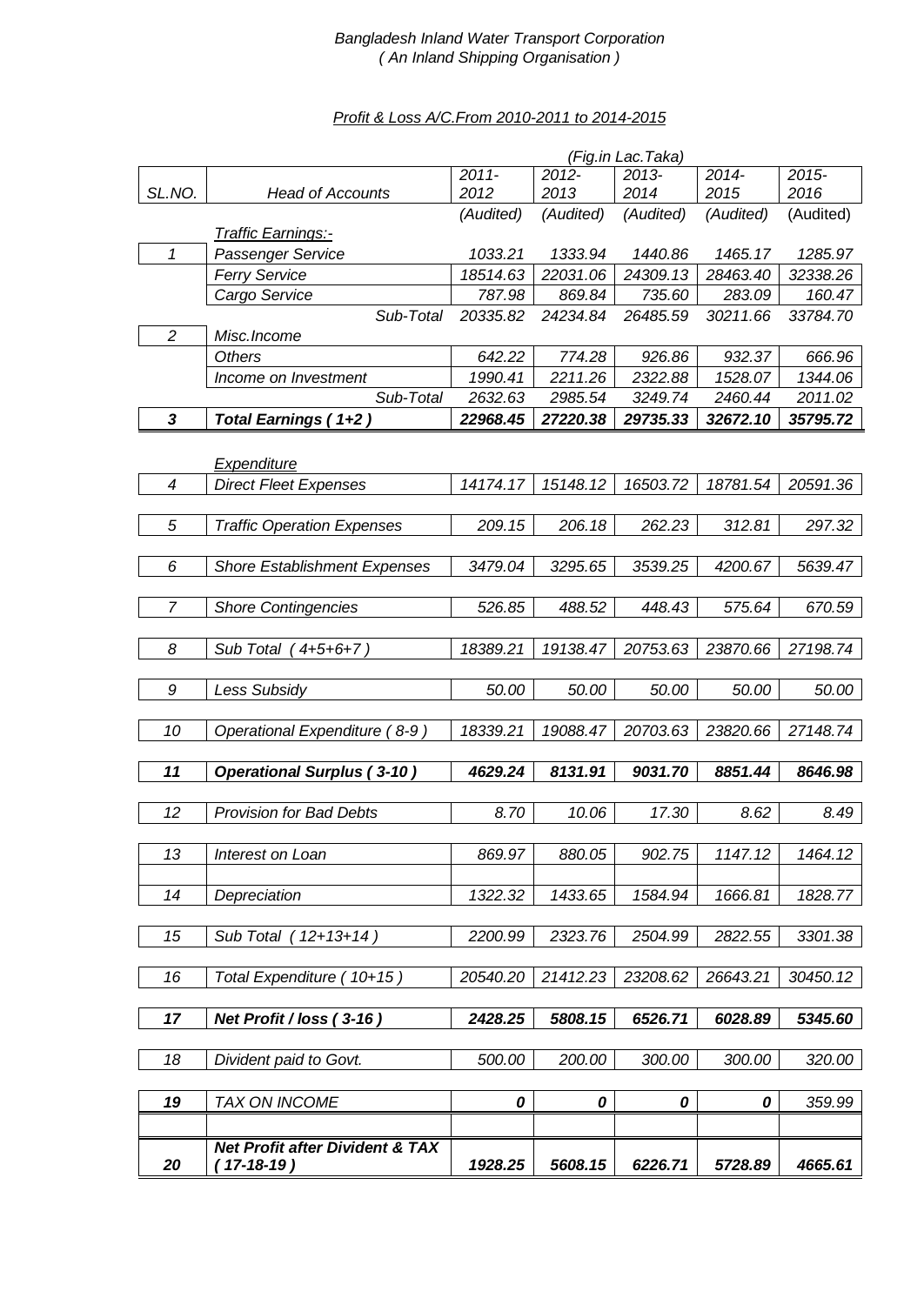|                                                    |                  | <b>RATIO ANALYSIS</b> |                  |                     |                  |
|----------------------------------------------------|------------------|-----------------------|------------------|---------------------|------------------|
|                                                    |                  |                       |                  | Figure in Crore Tk. |                  |
| <b>PARTICULARS</b>                                 | 30.06.2012       | 30.06.2013            | 30.06.2014       | 30.06.2015          | 30.06.2016       |
| <b>PROFITABILITY RATIO:</b>                        |                  |                       |                  |                     |                  |
| Net Profit/Loss                                    | 24.28            | 58.08                 | 65.27            | 60.29               | 53.46            |
| <b>Total Earnings</b>                              | 229.68           | 272.20                | 297.35           | 326.72              | 357.96           |
| Net Profit/Loss as a % of Earnings                 | 10.57%           | 21.34%                | 21.95%           | 18.45%              | 14.93%           |
| <b>Total Earnings</b>                              | 229.68           | 272.20                | 297.35           | 326.72              | 357.96           |
| <b>Total Assets</b>                                | 1037.54          | 1128.03               | 1256.51          | 1413.10             | 1552.12          |
| <b>Total Assets Turnover</b>                       | 0.22             | 0.24                  | 0.24             | 0.23                | 0.23             |
|                                                    | <b>Times</b>     | <b>Times</b>          | <b>Times</b>     | <b>Times</b>        | Time             |
|                                                    |                  |                       |                  |                     |                  |
| Net Profit/Loss<br><b>Net Equity</b>               | 24.28<br>441.98  | 58.08<br>497.98       | 65.27<br>563.33  | 60.29<br>533.70     | 53.46<br>569.51  |
|                                                    |                  |                       |                  |                     |                  |
| Net Profit/Loss as % of Net Equity                 | 5.49%            | 11.66%                | 11.59%           | 11.30%              | 9.39%            |
| Net Profit/Loss                                    | 24.28            | 58.08                 | 65.27            | 60.29               | 53.46            |
| <b>Total Assets</b>                                | 1037.54          | 1128.03               | 1256.51          | 1413.10             | 1552.12          |
|                                                    |                  |                       |                  |                     |                  |
| Net Profit/Loss as % of investment                 | 2.34%            | 5.15%                 | 5.19%            | 4.27%               | 3.44%            |
| <b>LIQUIDITY RATIO:</b>                            |                  |                       |                  |                     |                  |
| <b>Current Assets</b>                              | 414.49           | 461.08                | 504.16           | 437.00              | 464.26           |
| <b>Current Liabilities</b>                         | 269.81           | 265.23                | 279.42           | 285.12              | 292.50           |
| <b>Current Ratio</b>                               | 1.54             | 1.74                  | 1.80             | 1.53                | 1.59             |
| <b>Current Assets - Less Stock</b>                 | 373.35           | 420.65                | 466.03           | 399.38              | 425.88           |
| <b>Current Liabilities</b>                         | 269.81           | 265.23                | 279.42           | 285.12              | 292.50           |
| <b>Quick Ratio</b>                                 | 1.38             | 1.59                  | 1.67             | 1.40                | 1.46             |
| <b>Current Assets</b>                              | 414.49           | 461.08                | 504.16           | 437.00              | 464.26           |
| <b>Total Assets</b>                                | 1037.54          | 1128.03               | 1256.51          | 1413.10             | 1552.12          |
| % of Current Assets to Total Assets                | 39.95%           | 40.87%                | 40.12%           | 30.93%              | 29.91%           |
| <b>EXPENSES RATIO:</b>                             |                  |                       |                  |                     |                  |
|                                                    |                  |                       |                  |                     |                  |
| Expenditure<br>Earnings                            | 205.40<br>229.68 | 214.12<br>272.20      | 232.09<br>297.35 | 266.43<br>326.72    | 304.50<br>357.96 |
|                                                    |                  |                       |                  |                     |                  |
| Expenses as % of Earnings                          | 89.43%           | 78.66%                | 78.05%           | 81.55%              | 85.07%           |
| <b>CAPITAL STRUCTURE RATIO:-</b>                   |                  |                       |                  |                     |                  |
| Debts (Loan & Interest)                            | 350.16           | 365.59                | 420.39           | 499.63              | 571.06           |
| Net Equity (Capital+Reserve -<br>Accumulated Loss) | 441.98           | 497.98                | 563.33           | 533.70              | 569.51           |
| Debt Equity Ratio                                  | 44               | 42                    | 43               | 48                  | 50               |
|                                                    | 56               | 58                    | 57               | 52                  | 50               |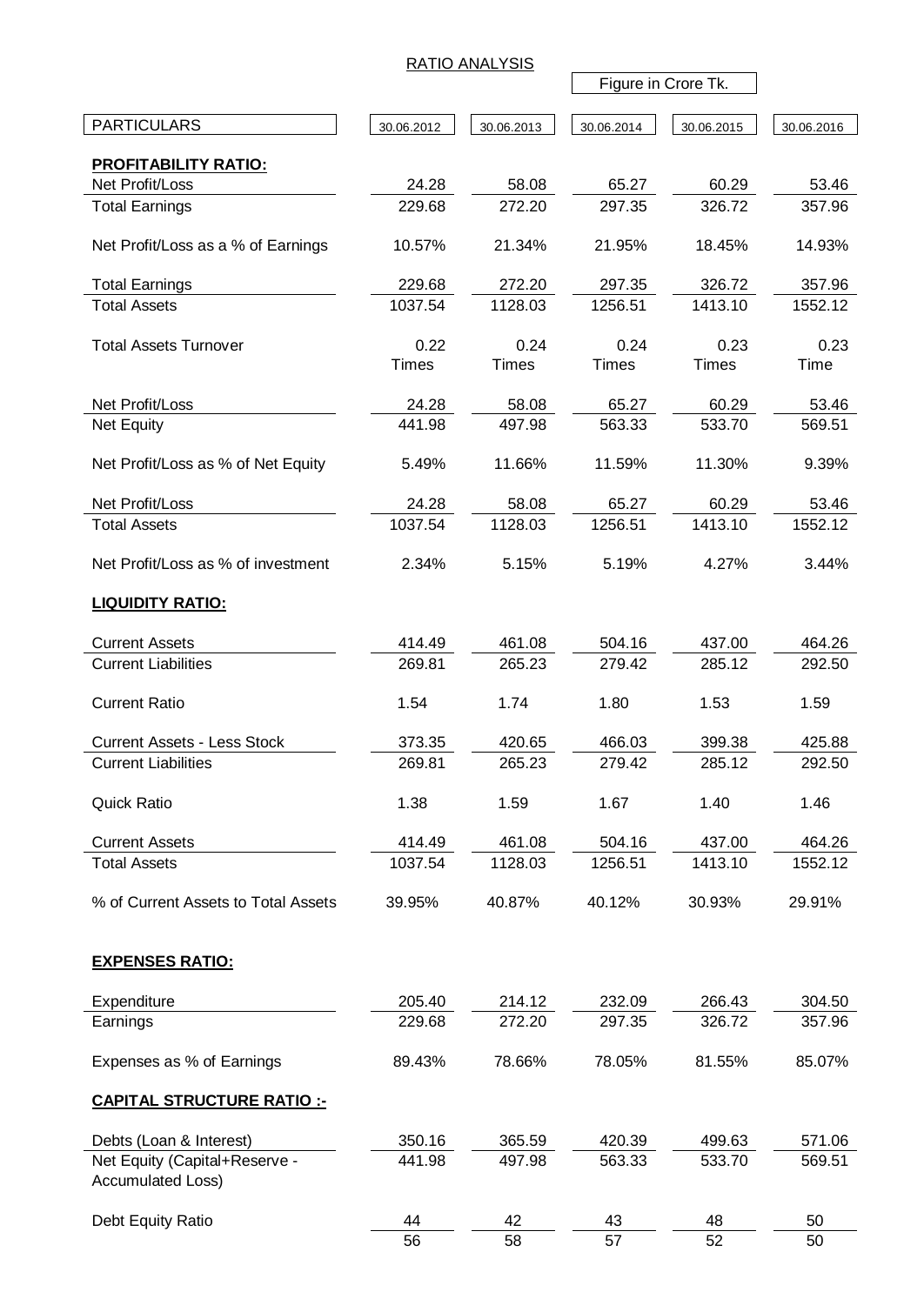#### **FERRY SERVICE**:

## **Performance of ferry service is shown in the table below** :

#### **PROFIT & LOSS A/C OF FERRY SERVICE Figure in Lac Taka**

| -SI. | No | <b>Particulars</b> | 2011-2012 | 2012-2013 | 2013-2014 | 2014-2015 | 2015-2016 |
|------|----|--------------------|-----------|-----------|-----------|-----------|-----------|
| А    |    | <b>EARNINGS:</b>   |           |           |           |           |           |
|      |    | Traffic Earnings   | 18775.52  | 22113.96  | 24220.14  | 28422.00  | 32338.28  |

| В |                | <b>EXPENDITURE:</b>                        |          |          |          |          |          |
|---|----------------|--------------------------------------------|----------|----------|----------|----------|----------|
|   | 1              | <b>Fuel Consumption</b>                    | 7826.69  | 8349.56  | 8471.85  | 10136.15 | 10833.88 |
|   | $\overline{2}$ | Repairs & Maintenance                      | 952.64   | 895.27   | 1388.12  | 1430.79  | 1109.20  |
|   | 3              | Port, Survey Fee Etc                       | 39.02    | 46.69    | 28.59    | 41.48    | 46.38    |
|   | 4              | Pay & Allowances (Fleet)                   | 1388.20  | 1440.30  | 1635.45  | 1819.63  | 2463.79  |
|   | 5              | <b>Indirect Expenses</b>                   | 985.34   | 1005.55  | 1164.54  | 1373.54  | 1888.64  |
|   | 6              | Total (1+2+3+4+5)                          | 11191.89 | 11737.37 | 12688.55 | 14801.59 | 16341.89 |
|   |                |                                            |          |          |          |          |          |
|   | $\overline{7}$ | Operational Surplus <sup>®</sup> A-<br>B6) | 7583.63  | 10376.59 | 11531.59 | 13620.41 | 15996.39 |
|   |                |                                            |          |          |          |          |          |
|   | 8              | Depreciation                               | 695.44   | 751.77   | 776.49   | 965.58   | 1457.87  |
|   | 9              | Interest on Loan                           | 382.85   | 362.24   | 475.82   | 438.05   | 653.00   |
|   | 10             | Total $(8+9)$                              | 1078.29  | 1114.01  | 1252.31  | 1403.63  | 2110.87  |
|   |                |                                            |          |          |          |          |          |
|   | 11             | Total Expenditure (6+10)                   | 12270.18 | 12851.38 | 13940.86 | 16205.22 | 18452.76 |
|   |                |                                            |          |          |          |          |          |
|   |                |                                            |          |          |          |          |          |

|  | Net Profit & Loss (A-B) | 6505.34 | 9262.58 | 10279.28 | 12216.78 | 13885.52 |
|--|-------------------------|---------|---------|----------|----------|----------|
|--|-------------------------|---------|---------|----------|----------|----------|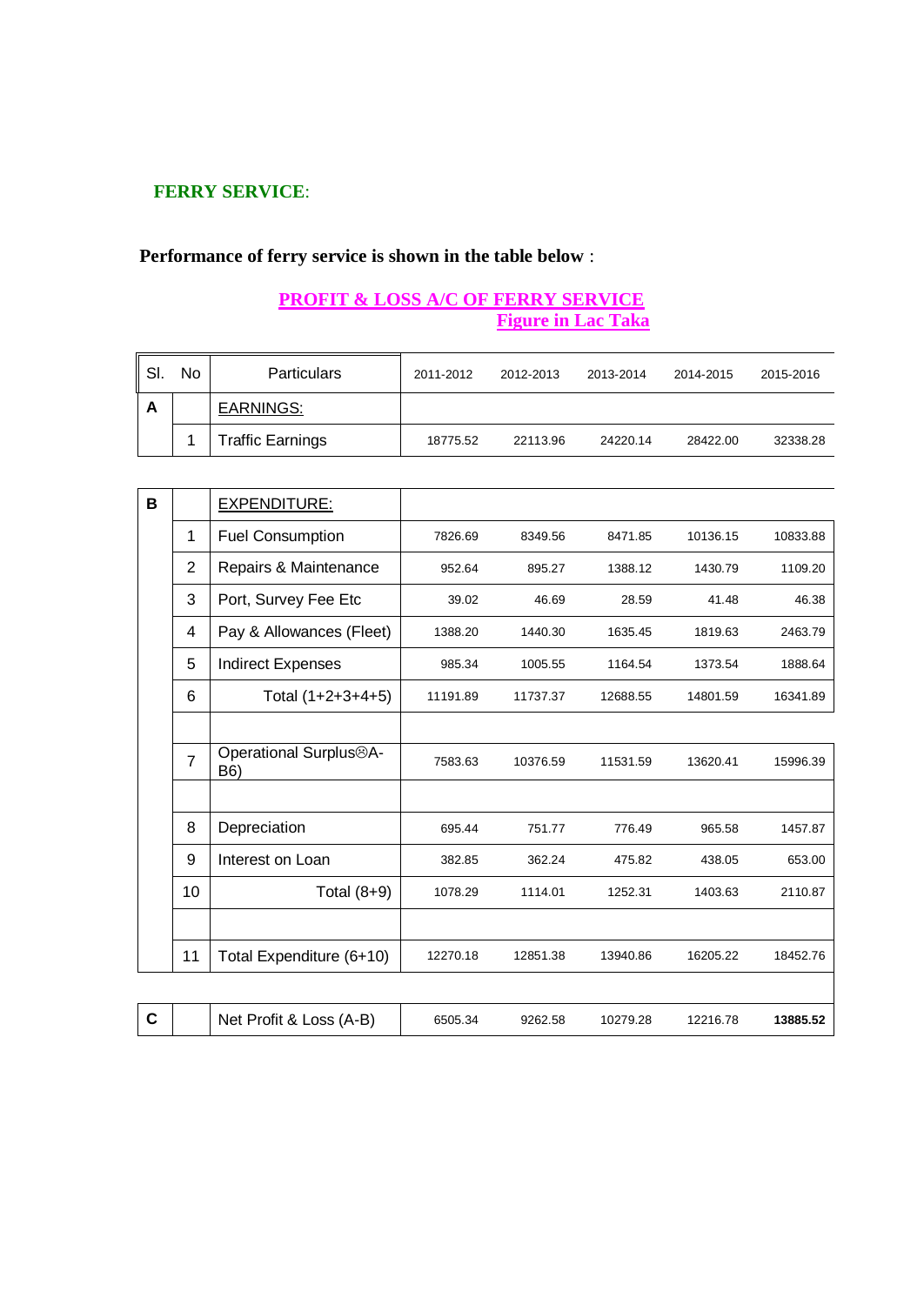#### **3.2. PASSENGER SERVICE**

#### **3.2.1 Coastal Passenger Services** :

**Performance of the Coastal Passenger Service is shown in the table below** :

# PROFIT & LOSS A/C OF **PASSENGER SERVICE (COASTAL) Figure in Lac Taka**

| SI. | No             | Particulars                     | 2011-2012  | 2012-2013 | 2013-2014  | 2014-2015 | 2015-2016  |
|-----|----------------|---------------------------------|------------|-----------|------------|-----------|------------|
| A)  |                | <b>EARNINGS:</b>                |            |           |            |           |            |
|     | $\mathbf{1}$   | <b>Traffic Earnings</b>         | 495.66     | 555.04    | 709.11     | 700.18    | 636.26     |
|     |                |                                 |            |           |            |           |            |
| B)  |                | <b>EXPENDITURE:</b>             |            |           |            |           |            |
|     | 1              | Fule Consumption                | 363.97     | 280.98    | 479.26     | 414.45    | 514.44     |
|     | 2              | Repaires & Maintenance          | 304.97     | 171.30    | 149.38     | 238.31    | 162.04     |
|     | 3              | Port, Survey Fee Etc            | 7.29       | 18.28     | 8.16       | 20.37     | 17.37      |
|     | $\overline{4}$ | Pay & Allowances (Fleet)        | 420.25     | 409.19    | 434.31     | 387.55    | 487.3      |
|     | 5              | <b>Indirect Expenses</b>        | 277.77     | 254.59    | 355.79     | 324.95    | 432.46     |
|     | 6              | Total (1+2+3+4+5)               | 1374.25    | 1134.34   | 1426.90    | 1385.63   | 1613.61    |
|     |                |                                 |            |           |            |           |            |
|     | $\overline{7}$ | Operational Surplus: (A-B6)     | $-878.59$  | $-579.30$ | $-717.79$  | $-685.45$ | $-977.35$  |
|     |                |                                 |            |           |            |           |            |
|     | 8              | Depreciation                    | 232.60     | 220.76    | 217.36     | 206.55    | 356.06     |
|     | 9              | Interest on Loan                | 125.35     | 144.89    | 128.57     | 56.31     | 60.61      |
|     | 10             | Total (8+9)                     | 357.95     | 365.65    | 345.93     | 262.86    | 416.67     |
|     |                |                                 |            |           |            |           |            |
|     | 11             | <b>Total Expenditure (6+10)</b> | 1732.20    | 1499.99   | 1772.83    | 1648.49   | 2030.28    |
|     |                |                                 |            |           |            |           |            |
| C)  |                | Net Profit & Loss (A-B)         | $-1236.54$ | $-944.95$ | $-1063.72$ | $-948.31$ | $-1394.02$ |